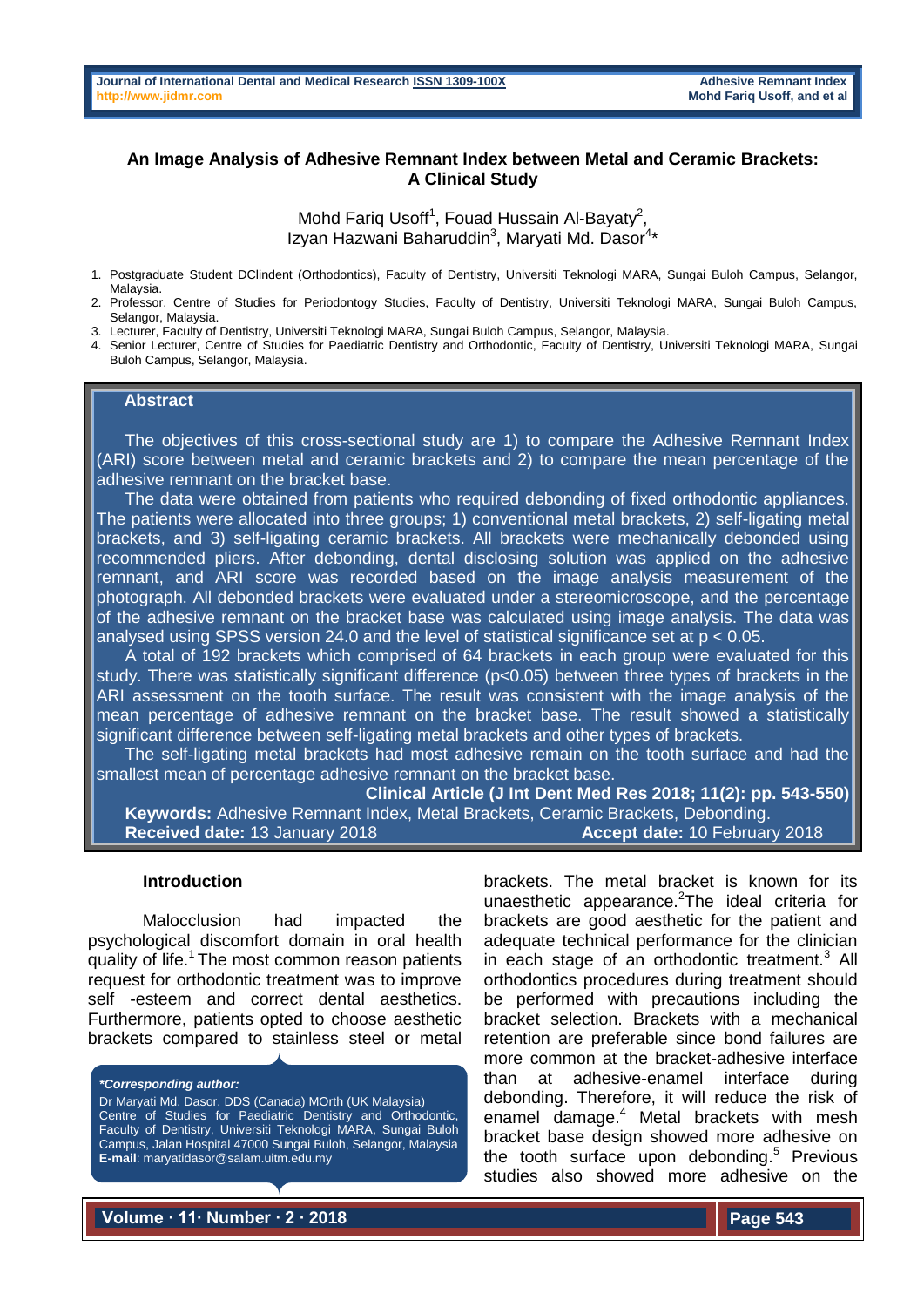enamel after debonding of ceramic brackets with mechanical retention. This debonding characteristic has the advantage of protecting the enamel surface.<sup>6</sup> Several researchers have also reported the pattern of bond failure of ceramic brackets with mechanical retention that debonded mechanically. In their in-vitro studies, they found more bond failures at bracketadhesive interface, no enamel fracture, and it is safer to remove ceramic brackets using recommended pliers.<sup>7,8</sup> However, there is a contradicting in-vitro finding where metal and ceramic brackets with mechanical retention of higher debonding strength compared to that of ceramic bracket with chemical retention. The site of bond failure is at the enamel-adhesive interface.<sup>9</sup> The risk of producing enamel cracks after debonding of metal brackets was the same as ceramic brackets with mechanical retention.<sup>10</sup> One orthodontic case reported enamel fracture after debonding metal brackets.<sup>11</sup> The authors urged to examine enamel cracks on the tooth surface prior to the bond up procedure.

The outcome of the clinical study might be different due to complex oral environment.<sup>9</sup> The debonding strength, tooth structure, and adhesive might be different in the clinical study. Based on the previous in vitro studies, enamel fracture was more likely to occur due to the nature of enamel which is drier than vital teeth in the oral cavity.<sup>12</sup> Shear bond strength in wet condition was more clinically acceptable than in dry condition.<sup>13</sup> This is proven by an in-vivo study which showed lower mean bond strength.<sup>14</sup> Systematic review and meta-analysis by Finnema et al. reported the factors affecting invitro orthodontic bond strength testing. They concluded that experimental conditions, water, photopolymerization time, and crosshead speed influence the in-vitro bond strength. Furthermore, the test conditions were not documented accurately in many studies, which could affect the outcome.<sup>15</sup> In previous studies, most of the brackets were debonded individually without working archwire in the bracket and this has influenced the shear bond strength value and debonding characteristic.<sup>6,9,16,17</sup>

These contradicting findings and confounding factors in previous studies led us to identify the debonding characteristics between metal and ceramic brackets especially in the oral environment. To date, there is a lack of clinical study to evaluate debonding characteristics

between these two types of brackets. The objectives of this cross-sectional study are 1) to compare the Adhesive Remnant Index (ARI) score between metal and ceramic brackets and 2) to compare the mean percentage of the adhesive remnant on the bracket base.

# **Methodology**

This cross-sectional study was conducted after receiving approval from Research Ethics Committee, Universiti Teknologi MARA; Reference: 600-RMI (5/1/6).Two proportions formula in power and sample size program was used based on the data from in-vitro studies regarding the debonding characteristics of metal and ceramic orthodontic brackets on enamel surface.<sup>5,17</sup> "Cluster Effect 2" was applied in this study to avoid an underestimation of the required sample size<sup>18</sup>. Sixty-four (64) orthodontic brackets per group were required to demonstrate debonding characteristics of the brackets with a power of 80% chance of detecting ARI score of 3 and significance at the 5% level. P0: 0.9  $^5$  and P1: 0.6<sup>17</sup>. Patients who fulfilled the inclusion and exclusion criteria were recruited from the postgraduate and specialist orthodontics clinics, Universiti Teknologi MARA (Shah Alam, Puncak Perdana, and Sungai Buloh). Informed consent through written information sheet were obtained from the patients or the guardians (patients under 17-year old). The inclusion and exclusion criteria were as listed in Table 1:

| <b>Inclusion Criteria</b> |                                                                                                     |       | <b>Exclusion Criteria</b>                                                         |  |  |
|---------------------------|-----------------------------------------------------------------------------------------------------|-------|-----------------------------------------------------------------------------------|--|--|
| 1.                        | Required<br>debonding<br>fixed                                                                      | $1 -$ | Orthodontic retreatment cases                                                     |  |  |
|                           | orthodontic appliance.                                                                              |       | 2. Poor oral hygiene                                                              |  |  |
| 2.                        | Sound orthodontically treated teeth.                                                                |       | 3. White spot lesion of enamel                                                    |  |  |
| 3.                        | Bonding agent (Transbond™ Plus)<br>self-etching<br>and<br>primer<br>Transbond™ XT (3M Unitek) light |       | 4. Abnormal formation of enamel<br>(hypomineralization and hypoplastic<br>teeth). |  |  |
|                           | cure adhesive used for bonding.                                                                     |       | 5. Restoration on labial surface of the                                           |  |  |
| $\overline{4}$            | Ceramic and metal brackets with                                                                     |       | tooth                                                                             |  |  |
|                           | prescription and 0.022 inch<br>MBT.                                                                 |       | 6. Fracture bracket                                                               |  |  |
|                           | slot                                                                                                |       | 7. Recondition or reposition of bracket                                           |  |  |

**Table 1**. Inclusion and exclusion criteria of the samples.

A total of 192 brackets were allocated and divided into three groups depending on the type of brackets: Group 1) 64 conventional metal brackets (Gemini, 3M Unitek), Group 2) 64 self-

**Volume ∙ 11∙ Number ∙ 2 ∙ 2018**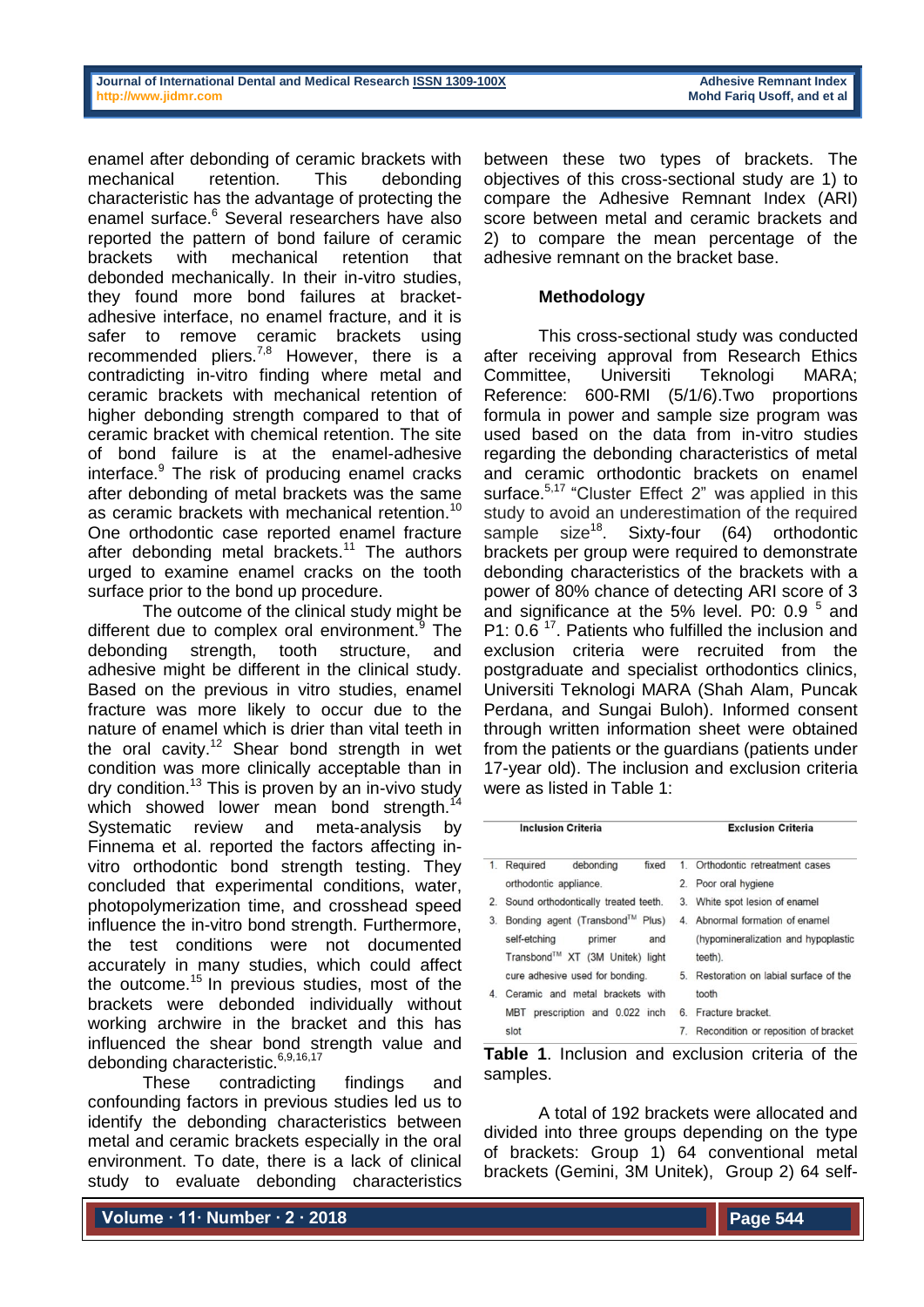#### **Journal of International Dental and Medical Researc[h ISSN 1309-100X](http://www.ektodermaldisplazi.com/dergi.htm) Adhesive Remnant Index [http://www.jidmr.com](http://www.jidmr.com/) Mohd Fariq Usoff, and et al**

ligating metal brackets (Smart Clip SL3, 3M Unitek), and Group 3) 64 self-ligating ceramic brackets (Empower Clear Bracket, American Orthodontic) with MBT prescription and 0.022 x 0.028 inches slot (Table 2 and Figure 1).All brackets from the subjects were mechanically debonded by the same operator using metal bracket debonding pliers (Task Inc, Japan) and ceramic bracket debonding pliers (YDM, Japan). The debonding procedures and protocols are as follows: 1) Archwire were in place during debonding. 2) Adhesive flash was removed from surrounding edge of the brackets using probing instrument. 3) Debonding instrument was placed at mesial/distal of the ceramic brackets or occlusal/gingival of the metal brackets. 4) Handle of pliers was squeezed slowly until bracket was released from tooth.5) Lateral torque was applied to the metal bracket and shearing off was applied to the ceramic bracket.

| Types of<br><b>Brackets</b>                 | <b>Brand and</b><br><b>Bracket</b><br><b>Names</b> | <b>Manufacturer</b><br>s | Base<br><b>Designs</b>        |
|---------------------------------------------|----------------------------------------------------|--------------------------|-------------------------------|
| A)<br>Conventional<br>metal<br>brackets     | Gemini                                             | 3M, Unitek               | 80 gauge<br>micro etch<br>pad |
| B) Self-<br>ligating metal<br>brackets      | Smart<br>Clip SL <sub>3</sub>                      | 3M, Unitek               | 80 gauge<br>micro etch<br>pad |
| C) Self-<br>ligating<br>ceramic<br>brackets | Empower                                            | American<br>Orthodontic  | <b>Quad Matte</b><br>base     |

**Table 1**. Inclusion and exclusion criteria of the samples.



**Figure 1.** The type of base design of three (3) different brackets. A: Conventional metal bracket, B: Self-ligating metal bracket, and C: Self-ligating ceramic bracket.

After the debonding procedure, a cheek retractor was placed to retract buccal mucosa away from the tooth surface. Teeth were dried using 3-way syringe and dental disclosing

solution (D&C #28 1.5%w/w, Sunstar Americas, Inc, Chicago) was applied in a thin layer to the adhesive remnant on the enamel surface using a microbrush. After the solution dried up 30 seconds, intraoral photographs of each bracket were taken with the macro-lens (Canon 100mm 1:2.8L) of DSLR camera (Canon 70D) and camera flash (Canon MR-14EX II Macro Ring Lite) from the front view and side views (both right and left). The setting of the camera was international standard organization (ISO) of 200, aperture (F) of 32, and shutter speed (S) of 200 while the setting of camera flash was Evaluative Through the Lens (ETTL) with light metering of 0.ARI scores were recorded based on image analysis (Olympus Cell B, Version 3.3) measurement of photograph (Figure 2). Comparison of ARI scores between ceramic and metal brackets were analysed using statistical analysis.



**Figure 2.** Example of image analysis of clinical photograph of self-ligating metal brackets after debonding

All debonded brackets were coldsterilised using cleaner and disinfectant (Dentasept SH Pro). The brackets were kept outside and dried for 10 minutes prior to microscopic evaluation. The aim of the microscopic evaluation was to evaluate the percentage of adhesive remnant on the bracket base. Dental disclosing solution (D&C #28 1.5%w/w, Sunstar Americas, Inc, Chicago) was applied to the adhesive remnant on the bracket base. It was used to differentiate between the

**Volume ∙ 11∙ Number ∙ 2 ∙ 2018**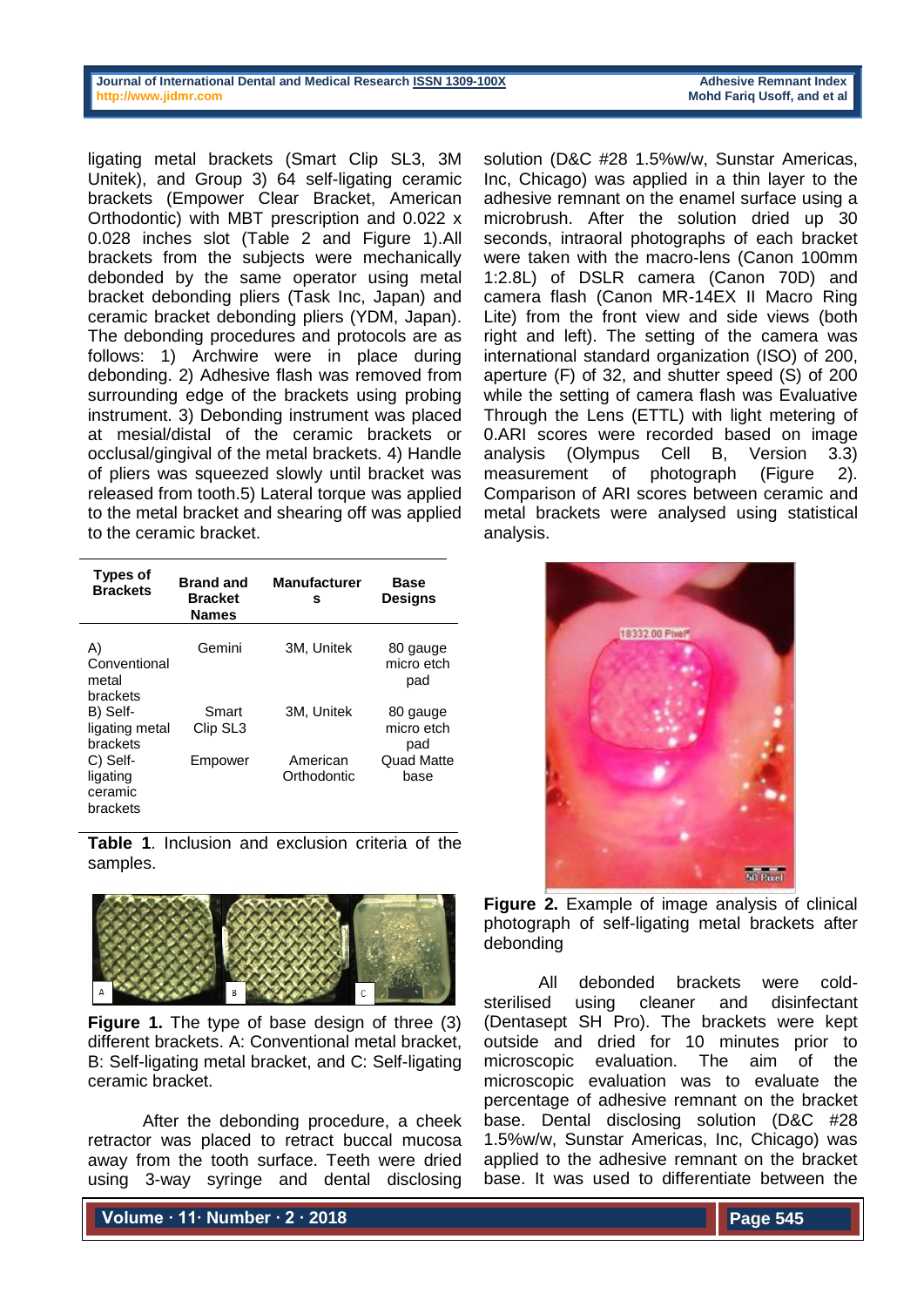#### **Journal of International Dental and Medical Researc[h ISSN 1309-100X](http://www.ektodermaldisplazi.com/dergi.htm) Adhesive Remnant Index [http://www.jidmr.com](http://www.jidmr.com/) Mohd Fariq Usoff, and et al**

bracket base and the adhesive and to facilitate the surface area measurement. Each bracket was evaluated under a stereomicroscope at 20 x magnification (Olympus Stereo Microscope: SZ61) (Figure 3). The percentage of adhesive remnant on the bracket base was calculated using image analysis (Olympus Cell B, Version 3.3). The mean percentage of adhesive remnant in each type of brackets was compared using statistical analysis. Data management and statistical analysis were carried out using IBM SPSS version 24.0. The level of statistical significance was set at *p*< 0.05.



**Figure 3** Example of image analysis of microscopic measurement with magnification x 20 of self-ligating metal brackets after debonding.



**Figure 4. Flow chart of the methodology. Results**

The debonding characteristics of brackets can be determined by using the ARI. The ARI

**Volume ∙ 11∙ Number ∙ 2 ∙ 2018**

scores for three types of the brackets are shown in Table 3. This study found a statistically significant difference  $(p = 0.001)$  in the ARI scores between three different types of brackets. The ARI score of 3 was higher in self-ligating metal brackets (60.9%) followed by self-ligating ceramic brackets (35.9%) and lastly the conventional metal brackets (26.6%). However, conventional metal brackets showed the highest ARI score of 0 (21.9%) compared to self-ligating ceramic brackets (10.9%) and self-ligating metal brackets (9.4%). Self-ligating ceramic brackets showed the highest in the ARI score of 1 (42.2%) followed by the conventional metal brackets (35.9%). Most of these brackets showed less than half adhesive that remained on the tooth surface. In the ARI score of 2, self-ligating metal and ceramic brackets showed the same result as score of 0 (10.9% and 9.4% respectively). On the other hand, the highest percentage in ARI score of 2 was the conventional metal brackets (15.6%) compared to other brackets.

|                                                  | Adhesive Remnant Index (ARI) |              |                         |              |                |
|--------------------------------------------------|------------------------------|--------------|-------------------------|--------------|----------------|
| <b>Brackets</b><br>$(n=192)$                     |                              | p-<br>value  |                         |              |                |
|                                                  | 0                            | 1            | $\overline{2}$          | 3            |                |
| Self-ligating<br>ceramic<br>brackets<br>$(n=64)$ | 7<br>(10.9)                  | 28<br>(43.8) | 6<br>(9.4)              | 23<br>(35.9) |                |
| Self-ligating<br>metal<br>brackets<br>$(n=64)$   | 6<br>(9.4)                   | 11           | 8<br>$(27.2)$ $(12.5)$  | 39<br>(60.9) | $p =$<br>0.001 |
| Conventional<br>metal<br>brackets<br>$(n=64)$    | 14<br>(21.9)                 | 23           | 10<br>$(35.9)$ $(15.6)$ | 17<br>(26.6) |                |

## **Table 3**. The ARI scores between three different types of brackets.

\*Note:  $0 =$  no adhesive left on the tooth:  $1 =$  less than 50% of adhesive remained on the tooth;  $2 =$  more than 50% of the adhesive remained on the tooth; and  $3 =$  all adhesive remained on the tooth with distinct impression of the bracket base (Artun & Bergland, 1984).

\*Statistical analysis: Chi Square test. Significance at p< 0.05.

Table 4 demonstrated the associate factor (types of brackets) of ARI by Logistic Regression. This analysis used conventional metal bracket as control. It demonstrates score 2 and score 3 with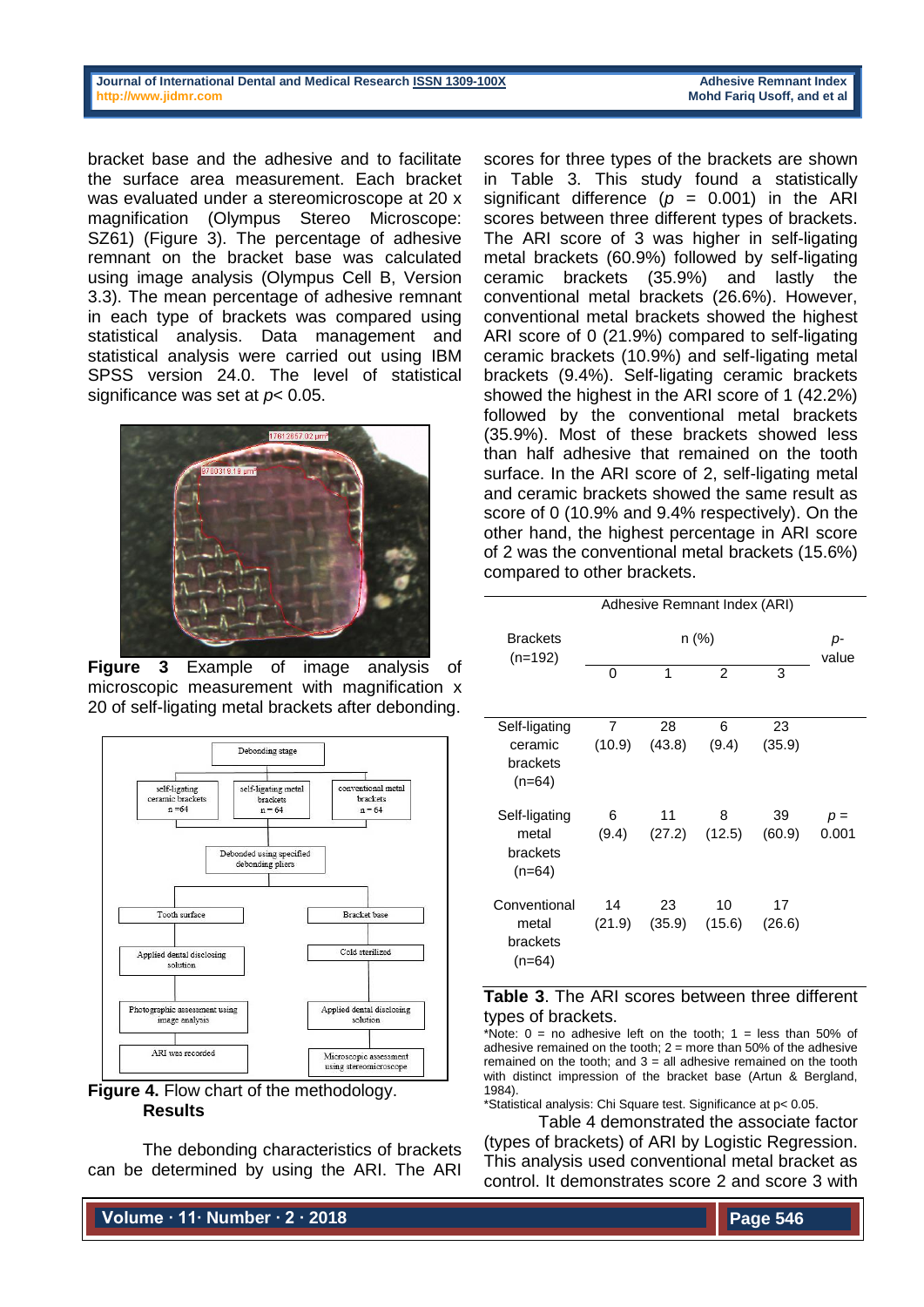#### **Journal of International Dental and Medical Researc[h ISSN 1309-100X](http://www.ektodermaldisplazi.com/dergi.htm) Adhesive Remnant Index [http://www.jidmr.com](http://www.jidmr.com/) Mohd Fariq Usoff, and et al**

less risk of enamel damage. For self-ligating metal brackets, the result showed 95% CI (1.563- 6.738) which did not include 1, the coefficient was positive (1.177), and self-ligating metal brackets were significant to the model ( $p = 0.002$ ). Based on the odd ratio result, self-ligating metal brackets are likely to have 3.25 times more than 50% adhesive remnant on the tooth surface compared to conventional metal brackets. On the other hand, for self-ligating ceramic brackets, the result showed 95% CI (0.602-2.430) which included 1 and self-ligating ceramic brackets were not significant to the model ( $p= 0.594$ ).

metal brackets (53.9%) and self-ligating ceramic brackets (46.2%). This finding proves that more teeth in the self-ligating metal brackets presented with ARI scores of 2 and 3. Based on post-hoc Tukey's test result, the self-ligating metal brackets showed a statistically significant difference ascompared to the self-ligating ceramic brackets (*p*= 0.001) and the conventional metal brackets (*p* = 0.02) with mean differences of 19.10 and -26.80, respectively.

| Variables                   | N<br>$(n=192)$ | Percentage<br>οf<br>Adhesive<br>(% ) | $F$ statistic <sup>a</sup><br>(df) | p-<br>value    |
|-----------------------------|----------------|--------------------------------------|------------------------------------|----------------|
|                             |                | Mean (SD)                            |                                    |                |
| Types of<br><b>Brackets</b> |                |                                      |                                    |                |
| Self-ligating<br>ceramic    | 64             | 46.2 (39.2)                          |                                    |                |
| Self-ligating<br>metal      | 64             | 27.1 (38.4)                          | 7.73(2,<br>189)                    | $p =$<br>0.001 |
| Conventional<br>metal       | 64             | 53.9 (41.4)                          |                                    |                |

**Table 5.** The percentage of adhesive remnant on the bracket base among three types of orthodontic brackets.

\*One-way ANOVA test. Significance at p< 0.05

\* Data were normally distributed

\*All pairs of mean scores are significantly different by post-hoc test (Tukey test) except between self-ligating ceramic and conventional metal brackets ( $p = 0.515$  with mean difference = -7.72).

#### **Discussion**

The adhesive remnant index (ARI) scoreshave been used to evaluate the adhesive remnant on the tooth surface and the bracket base.In previous in-vitro studies, the ARI scores were evaluated by scanning electronic microscope, finite element analysis, and threedimensional profilometry.<sup>19</sup> They evaluated without any colour agent or dental disclosing solution to assess ARI. ARI assessment using dental disclosing solution is a new intervention. In clinical examination, the ARI assessment on the tooth surface was difficult due to the lack of contrasting colour in the orthodontic adhesive. The dental disclosing solution application is a viable new approach for further clinical studies to evaluate adhesive remnant on the tooth surface either by visual inspection or photography.

Brackets Regression **Coefficient** (B) **Crude Odds** Ratio (95%  $\sim$ **Wald Stats** *p*values

|                                                |       | CD)                          |       |       |
|------------------------------------------------|-------|------------------------------|-------|-------|
| Conventional<br>metal<br>brackets<br>$(n=64)$  | Ω     | 1                            |       |       |
| Self-ligating<br>metal<br>brackets<br>$(n=64)$ | 1.177 | 3.25<br>$(1.563 -$<br>6.738) | 9.977 | 0.002 |
| Self-ligating<br>ceramic<br>brackets<br>(n=64) | 0.190 | 1.21<br>$(0.602 -$<br>2.430) | 0.284 | 0.594 |

**Table 4**. Association between the types of brackets and ARI.

\*Note: Scores of 2 and 3 were considered as preferable ARI score in this study.

\*Statistical analysis: Simple Logistic Regression

\*Hosmer and Lemeshow test:  $p = 1.00$ . Assumption is met. The model is fit

\*Significance at p< 0.05

The percentage of adhesive remnant on the bracket base among three types of orthodontic brackets was shown in Table 5. Homogeneity of variances was tested and it showed no significant difference (*p* = 0.255). There was a statistically significant difference between the three types of orthodontic brackets  $(p = 0.001)$ . The study found that self-ligating metal brackets had the smallest mean of percentage adhesive remnant on the bracket base (27.1%) compared to the conventional

**Volume ∙ 11∙ Number ∙ 2 ∙ 2018**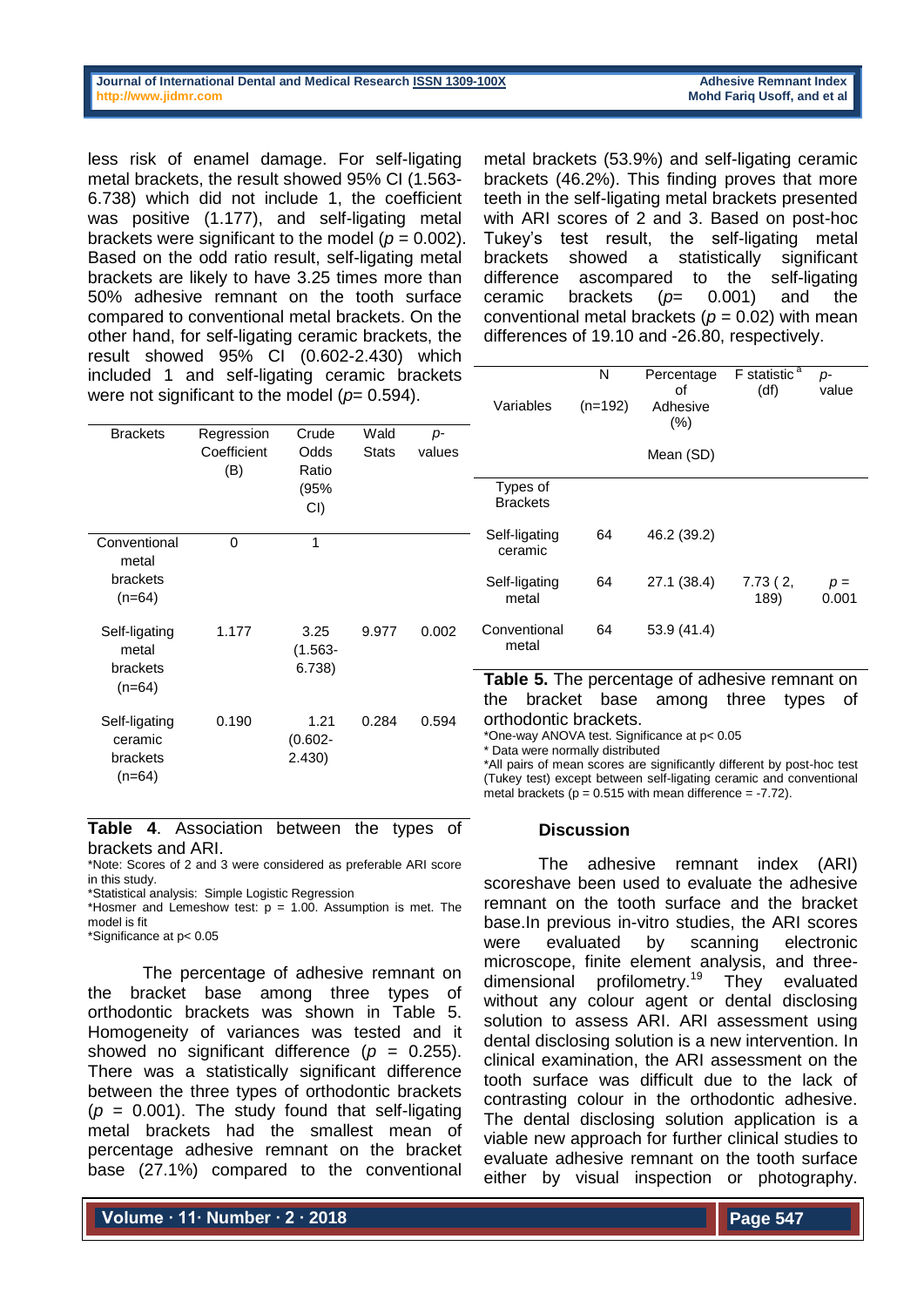Furthermore, the application of disclosing solution is beneficial to clinical and laboratory investigation due to its effectiveness, simplicity, non-toxic, cheap, and time-saving  $advantages.<sup>20,21,22</sup>$ 

In clinical orthodontics, an adequate bond strength between an adhesive and the bracket base should be strengthened to prevent bonding failure during orthodontic treatments. Bond strength should also not be too strong because it may increase the risk of enamel damage during debonding.<sup>16</sup> Even though there is no universally accepted minimum shear bond strength (SBS) for clinical orthodontic, SBS of 8-9 megapascals (MPa) was adequate for orthodontic bracket bonding.<sup>23</sup> In the previous studies, in-vitro results of bond strength were generalised to in-vivo conditions. Nevertheless, the bond strength determined by the laboratory examinations cannot be the accurate indicator for the functioning of different orthodontic materials or systems in a clinical setting. Some researchers suggested that in-vitro results must be interpreted with caution when applied in clinical situations.<sup>25</sup>

There was an agreement that the metal brackets did not show any problem in the clinical set-up due to low bond strength between the metal bracket base and the adhesive. $25$  In this clinical study, 60.9% of the self-ligating metal brackets showed ARI score of 3. It was found that there was a significant difference in ARI scores compared with the self-ligating ceramic and conventional metal brackets group (*p*< 0.05). In other words, more than half of the samples in self-ligating metal brackets group had all adhesive left on the tooth surface. This finding is supported by our microscopic results whereby the mean percentage of adhesive remnant on the bracket base was 27.1%. It indicated that the bond failure pattern of self-ligating metal brackets occurred more at the bracket-adhesive interface than at another interface, entailing minimal risk of enamel damage.<sup>4</sup> However, the result was different from the conventional metal brackets group. The mean percentage of adhesive remnant on the bracket base was 53.9% while ARI was score 0 (21.9%) and score 1 (35.9%). Therefore, more than half conventional metal brackets showed less than half adhesive on the teeth surface. Previous in-vitro study found the mean debonding strength for the metal brackets (30.73 MPa) was significantly higher than that of

ceramic brackets  $(13.87 \text{ MPa})^{9,10}$  It was contradicted withother in-vitro study where they found 85% of self-ligating and conventional metal brackets showed ARI score of 3.Their result showed no statistically significant difference.<sup>5</sup> In our study, self-ligating metal brackets showed more ARI score of 3 (60.9%) followed by selfligating ceramic brackets (35.9%) and finally the conventional metal brackets (26.6%).

The early ceramic brackets used silane coupling agent to act as a chemical mediator between the ceramic bracket base and the adhesive resins. This chemical interaction resulted in extremely strong bonds that caused the enamel-adhesive interface to be stressed during debonding. It predisposed enamel risking irreversible damage in the form of crack and delamination that often-required dental restorations.<sup>5</sup> This is proven by in-vitro studies that the chemical retention of ceramic brackets had a risk for enamel damage during debonding.4,17 However, the result was different when the researchers used mechanical retention in ceramic brackets. This bracket exhibited the least damage on the enamel surface.<sup>6,8</sup>A previous in-vitro study showed 60% of mechanical retention ceramic brackets scored 3 and 0% scored 0 in ARI score. It was shown that this type of bracket had more bond failures at the bracket-adhesive interface which minimized the risk of enamel damage. $17$ In this study, the selfligating ceramic brackets showed no significant different with conventional metal brackets. This finding is supported by other previous in-vitro studies which compared ARI scores between metal and ceramic brackets. No significant difference was shown in ARI scores between the mechanically retained metal and ceramic brackets. Habibi et al. observed that none of the ceramic brackets and metal brackets scored 0. Most of the brackets showed ARI scores of 2 and  $3.9$  Recently, an in-vitro study also found no significant difference between metal and ceramic brackets. They found only 1.8% of metal brackets and 3.5% of ceramic brackets scored 0.<sup>24</sup>

The debonding characteristics of selfligating ceramic and conventional metal brackets were different with self-ligating metal brackets due to dimension and design of the bracket base.<sup>25</sup> Previous in-vitro studies showed the mean shear bond strength (SBS) of new, recycled and repeated recycled conventional metal bracket were more than that recommended

**Volume ∙ 11∙ Number ∙ 2 ∙ 2018**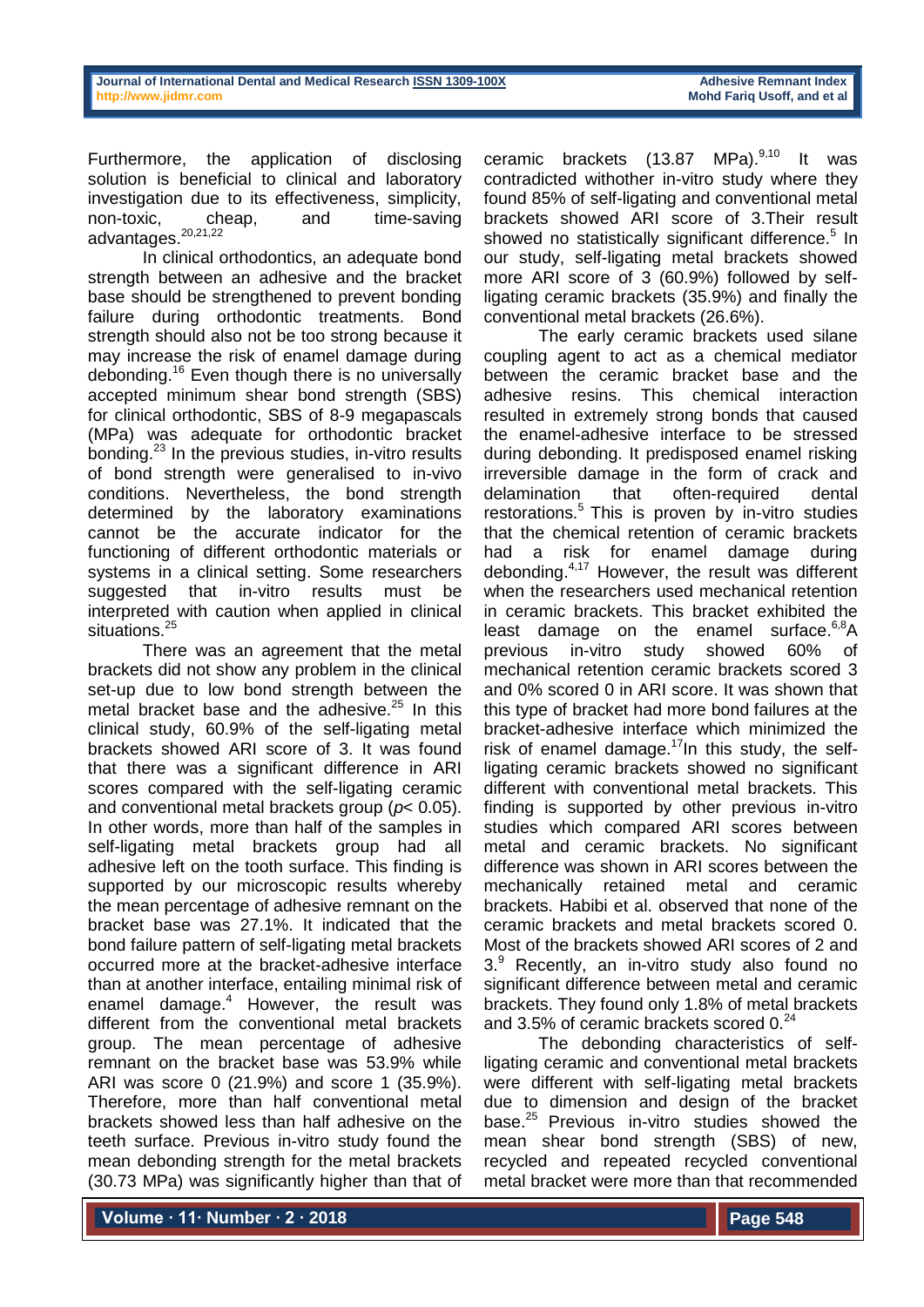by Reynolds in 1975.<sup>23,28</sup> SBS was also different among the brackets with the mesh base. The bracket with a larger mesh size showed higher mean of SBS compared to the smaller mesh size. In addition, different mesh designs will give different debonding characteristics due to different bond strengths; the larger the mesh spacing, the greater the bond strength between brackets, adhesive, and enamel.<sup>26,29</sup> Our findings are different from the previous in-vitro results due to several factors: 1) different regimen for load application and 2) different adhesive and material preparation.<sup>24</sup> The clinical study gave different debonding characteristics because of the complex oral environment. The presence of ions, minerals, fluctuating pH and temperature in the mouth could adversely affect the adhesive and the material of the brackets by biodegradation process which could create a different bond strength between the bracket base and the adhesive.30,31Another study reported that in-vivo group had significantly lower mean bond strength as compared to in-vitro group.<sup>14</sup> Furthermore, the retention mechanism, the geometric form of the bracket base, and the condition of the enamel surface might give varied results for the study.<sup>8</sup>lt could also be due to the impaired light access afforded by the mesh disc model, incomplete polymerization, and compromised adhesion.<sup>27</sup>

Most of the previous in-vitro studies are correlated with the ARI assessment and pattern of bond failure with the risk of enamel damage. This cross-sectional study was conducted mainly to compare the debonding characteristics between ceramic and metal brackets. Therefore, randomized clinical trial is recommended for future studies to investigate the association between ARI scores and enamel damage in orthodontic patients. Assessment of enamel structure before bonding the brackets and after debonding the brackets can be evaluated using a transilluminator or any advanced instrument such as optical coherence tomography.<sup>32</sup>

## **Conclusion**

Based on the results of this study, the following conclusions are drawn:

1. There is a variation of debonding characteristics among three types of brackets. Based on the ARI assessment, most adhesive remain on the tooth surface in the self-ligating metal brackets and was statistically significant

**Volume ∙ 11∙ Number ∙ 2 ∙ 2018**

difference when compared to the self-ligating ceramic and the conventional metal brackets.

2. There is a similar result between microscopic and the clinical assessment. The self-ligating metal brackets showed a statistically significant difference in mean percentage of adhesive remnant on the bracket base compared with other types of brackets.

## **Acknowledgement**

The authors would like to thank all the staff from research laboratory and orthodontic clinic in Faculty of Dentistry Universiti Teknologi MARA for their kind support. Special thanks to Faculty of Dentistry Universiti Teknologi MARA for financial support. All authors have made a substantive contribution to this study and all have reviewed this manuscript prior to its submission.

### **References**

- **1.** Masood Y, Masood M, Zainul NN, Araby NAA, Hussain SF, Newton T. Impact of malocclusion on oral health related quality of life in young people. Health and Quality of Life Outcomes 2013; 11: 25.
- **2.** Rosvall MD, Fields HW, Ziuchkovski J, Rosenstiel SF, Johnston, WM. Attractiveness, acceptability and value of orthodontic appliances. Am J Orthod Dentofacial Orthop2009; 135: 271-276.
- **3.** Russell JS. Current Products and Practice Aesthetic Orthodontic Brackets. Journal of Orthodontics 2005; 32:146- 163.
- **4.** Odegaard J, Segner D. Shear bond strength of metal brackets compared with a new ceramic bracket. Am J Orthod Dentofacial Orthop 1988; 94:201-206.
- **5.** Northrup RG, Berzins DW, Bradley TG,SchuckitW. Shear Bond Strength Comparison between Two Orthodontic Adhesives and Self-Ligating and Conventional Brackets. Angle Orthod 2007; 77:4.
- **6.** Suliman SN, Trojan TM, Tantbirojn D, Versluis A.Enamel loss following ceramic bracket debonding: A quantitative analysis in vitro. Angle Orthod 2015;85: 651-656.
- **7.** Chen Su MZ, Chang HF, Chen YJ, Lan WH, Lin CP. Effects of different debonding techniques on the debonding forces and failure modes of ceramic brackets in simulated clinical setupsAm J Orthod Dentofacial Orthop 2007; 132:680-686.
- **8.** Theodorakopoulou LP, Sadowsky PL, Jacobson A, Lacefield W. Evaluation of the debonding characteristics of 2 ceramic brackets: An in vitro study. Am J Orthod Dentofacial Orthop 2004; 125: 329-336.
- **9.** Habibi M, Nik TH, Hooshmand T. Comparison of debonding characteristics of metal and ceramic orthodontic brackets to enamel: An in-vitro study. Am J Orthod Dentofacial Orthop 2007; 132, 675-679.
- **10.** Atashi, MH, Kachoei M. Does mechanical locking-base ceramic brackets reduce cracks at debonding. J Clin Exp Dent 2012; 4(5): 266-270.
- **11.** Naini FB, Gill DS. Tooth fracture associated with debonding a metal orthodontic bracket: a case report. World J Orthod 2008; 9(3): 32-36.
- **12.** Gittner R, Müller-Hartwich R, Jost-Brinkmann PG. Influence of various storage media on shear bond strength and enamel fracture when debonding ceramic brackets: an in vitro study. Seminar Orthodontics 2010; 16: 49-54.